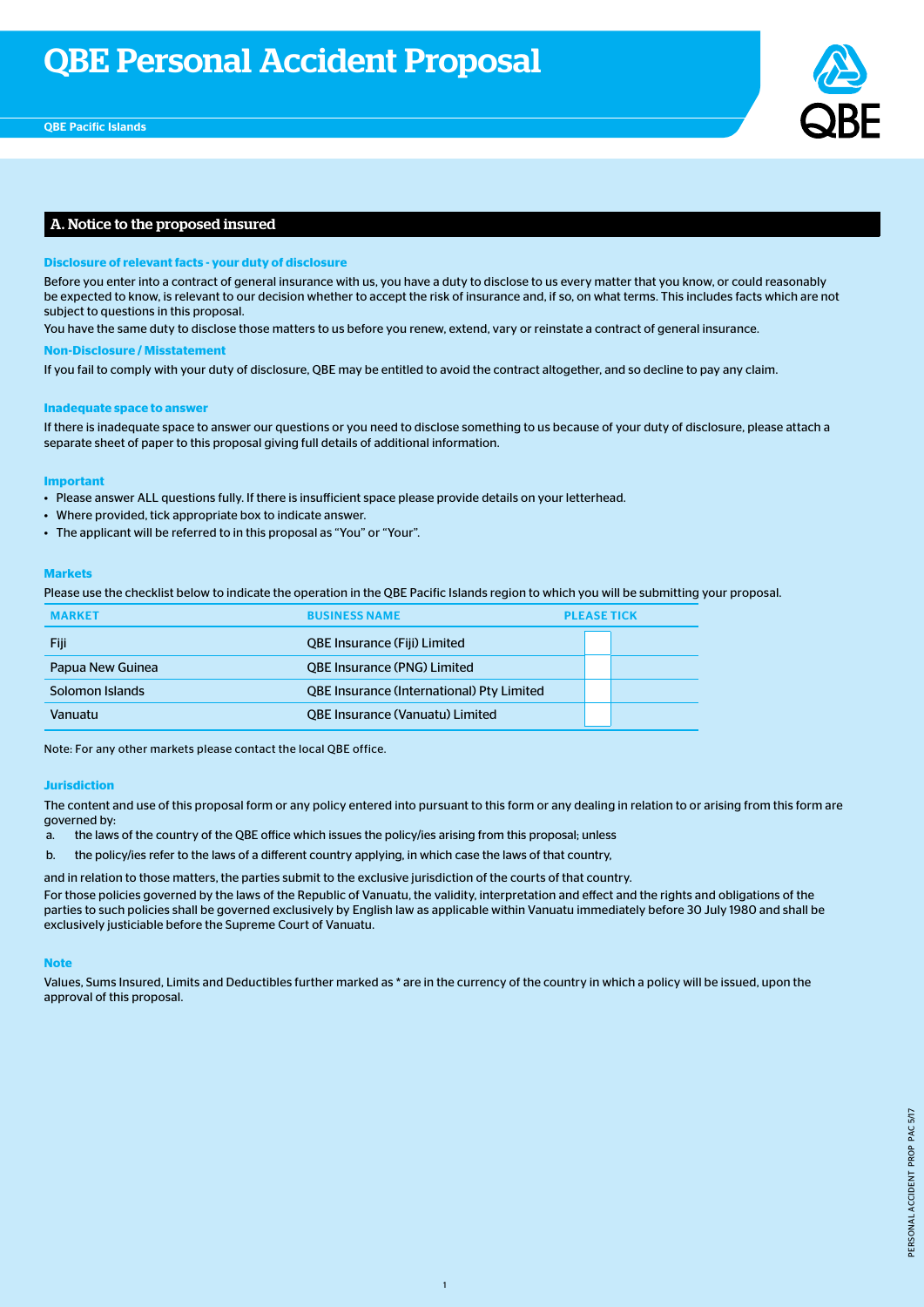|                                                                                                                                   | B. Details of the proposed insured                                                                                                          |              |                             |                                                                          |    |                                          |                            |            |           |
|-----------------------------------------------------------------------------------------------------------------------------------|---------------------------------------------------------------------------------------------------------------------------------------------|--------------|-----------------------------|--------------------------------------------------------------------------|----|------------------------------------------|----------------------------|------------|-----------|
| <b>Surname</b>                                                                                                                    |                                                                                                                                             |              |                             |                                                                          |    | <b>Given names</b>                       |                            |            |           |
| <b>Phone</b>                                                                                                                      |                                                                                                                                             | Fax no       |                             | <b>Mobile no</b>                                                         |    |                                          | email                      |            |           |
| <b>Postal address</b>                                                                                                             |                                                                                                                                             |              |                             |                                                                          |    |                                          |                            |            |           |
| Period of insurance: from                                                                                                         |                                                                                                                                             |              |                             |                                                                          | to |                                          |                            |            |           |
| C. Details of claims                                                                                                              |                                                                                                                                             |              |                             |                                                                          |    |                                          |                            |            |           |
|                                                                                                                                   | 1. Have you or the person(s) to be insured in the past five years:                                                                          |              |                             |                                                                          |    |                                          |                            |            |           |
| 1.1                                                                                                                               | made a claim on any insurer for loss or injury?                                                                                             |              |                             | If "Yes", please give full details.                                      |    |                                          |                            | Yes        | No.       |
|                                                                                                                                   |                                                                                                                                             |              |                             |                                                                          |    |                                          |                            |            |           |
|                                                                                                                                   |                                                                                                                                             |              |                             |                                                                          |    |                                          |                            |            |           |
|                                                                                                                                   |                                                                                                                                             |              |                             |                                                                          |    |                                          |                            |            |           |
|                                                                                                                                   | 1.2. suffered any injury or sickness which would have been covered by the proposed insurance policy?                                        |              |                             |                                                                          |    |                                          |                            | <b>Yes</b> | <b>No</b> |
| If "Yes", please give full details.                                                                                               |                                                                                                                                             |              |                             |                                                                          |    |                                          |                            |            |           |
|                                                                                                                                   |                                                                                                                                             |              |                             |                                                                          |    |                                          |                            |            |           |
|                                                                                                                                   |                                                                                                                                             |              |                             |                                                                          |    |                                          |                            |            |           |
|                                                                                                                                   | 1.3. had any insurance declined or cancelled, proposal/application rejected, renewal refused, claim rejected, special excess or conditions  |              |                             |                                                                          |    |                                          |                            |            |           |
| imposed by an insurer?                                                                                                            |                                                                                                                                             |              |                             | If "Yes", please give full details.                                      |    |                                          |                            | <b>Yes</b> | No        |
|                                                                                                                                   |                                                                                                                                             |              |                             |                                                                          |    |                                          |                            |            |           |
|                                                                                                                                   |                                                                                                                                             |              |                             |                                                                          |    |                                          |                            |            |           |
|                                                                                                                                   |                                                                                                                                             |              |                             |                                                                          |    |                                          |                            |            |           |
|                                                                                                                                   | 1.4. had previous insurance cover for accident or sickness?                                                                                 |              |                             |                                                                          |    |                                          |                            | Yes        | No        |
|                                                                                                                                   | If 'Yes", please give full details of previus cover. If "No", please provide details as to why there has been no insurance cover up to now. |              |                             |                                                                          |    |                                          |                            |            |           |
|                                                                                                                                   |                                                                                                                                             |              |                             |                                                                          |    |                                          |                            |            |           |
|                                                                                                                                   |                                                                                                                                             |              |                             |                                                                          |    |                                          |                            |            |           |
| <b>D. Insurance cover</b>                                                                                                         |                                                                                                                                             |              |                             |                                                                          |    |                                          |                            |            |           |
|                                                                                                                                   | 1. Type of cover required (please $\checkmark$ )                                                                                            |              | <b>Accident or sickness</b> | <b>OR</b>                                                                |    |                                          | <b>Accident only</b>       |            |           |
| 2. Benefits required *:                                                                                                           |                                                                                                                                             |              |                             |                                                                          |    |                                          |                            |            |           |
|                                                                                                                                   |                                                                                                                                             |              |                             | principal sum insured (death by accident and total permanent disability) |    |                                          |                            |            |           |
|                                                                                                                                   | weekly accident                                                                                                                             |              |                             |                                                                          |    |                                          |                            |            |           |
|                                                                                                                                   | weekly illness                                                                                                                              |              |                             |                                                                          |    |                                          |                            |            |           |
| 3. Scope of cover (please $\checkmark$ )                                                                                          |                                                                                                                                             |              | 24 hours a day              | OR                                                                       |    |                                          | outside working hours only |            |           |
| 4. Full name of insured person:                                                                                                   |                                                                                                                                             | $\checkmark$ | if same as applicant.       |                                                                          |    | If group please provide a detailed list. |                            |            |           |
|                                                                                                                                   |                                                                                                                                             |              |                             |                                                                          |    |                                          |                            |            |           |
| 5. Date of birth                                                                                                                  |                                                                                                                                             |              | Male<br>Female              | Height                                                                   |    | Weight<br>cm                             |                            | kg         |           |
| 6. Are you self employed                                                                                                          |                                                                                                                                             |              |                             |                                                                          |    |                                          |                            | <b>Yes</b> | <b>No</b> |
| If "Yes", have you been self employed for less than 1 year?<br>Yes<br>No                                                          |                                                                                                                                             |              |                             |                                                                          |    |                                          |                            |            |           |
| 7. What is your occupation?                                                                                                       |                                                                                                                                             |              |                             |                                                                          |    |                                          |                            |            |           |
| 8. Are your duties hazardous (eg. explosives/dangerous/work from heights)?<br><b>No</b><br>If "Yes", provide full details.<br>Yes |                                                                                                                                             |              |                             |                                                                          |    |                                          |                            |            |           |
|                                                                                                                                   |                                                                                                                                             |              |                             |                                                                          |    |                                          |                            |            |           |
|                                                                                                                                   |                                                                                                                                             |              |                             |                                                                          |    |                                          |                            |            |           |
|                                                                                                                                   | If group please provide a detailed list.                                                                                                    |              |                             |                                                                          |    |                                          |                            |            |           |

2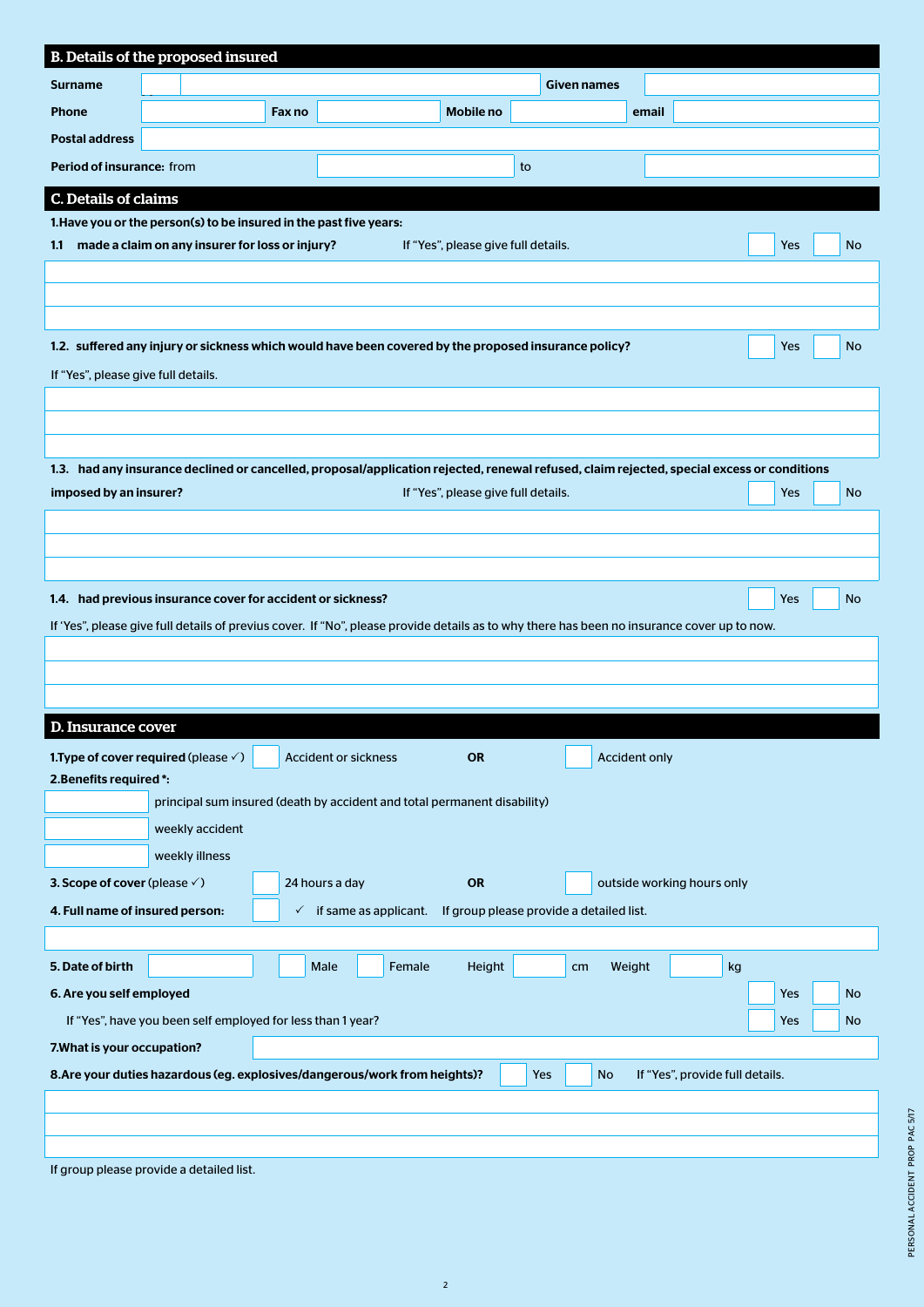# 9.Do you take part in any hazardous sports? (such as scuba diving, horse-riding, skiing or snowboarding, motorcycling)

| If "Yes", please provide full details; if group please provide a detailed list.                                                                                                             |  |  | Yes | No        |                                                                          |
|---------------------------------------------------------------------------------------------------------------------------------------------------------------------------------------------|--|--|-----|-----------|--------------------------------------------------------------------------|
|                                                                                                                                                                                             |  |  |     |           |                                                                          |
|                                                                                                                                                                                             |  |  |     |           |                                                                          |
| 10. Do you work outside your country of domicile? If "Yes", provide full details.                                                                                                           |  |  | Yes | No        |                                                                          |
|                                                                                                                                                                                             |  |  |     |           |                                                                          |
|                                                                                                                                                                                             |  |  |     |           |                                                                          |
| 11. What are your average weekly earnings *?<br>'Earnings' for a self-employed person mean the average of gross income for the preceding twelve months derived from personal exertion after |  |  |     |           | (Do not include any unearned income such as rental / investment income). |
| deducting all operating expenses of the business or practice. If group, please provide a detailed list.<br>12. What other personal accident cover do you currently hold?                    |  |  |     |           |                                                                          |
|                                                                                                                                                                                             |  |  |     |           |                                                                          |
| E. Medical history of insured persons                                                                                                                                                       |  |  |     |           |                                                                          |
| If group please provide a detailed list.                                                                                                                                                    |  |  |     |           |                                                                          |
| 1. Has this person/have these persons ever been disabled from working for more than 7 days through accident or illness?                                                                     |  |  |     |           |                                                                          |
| If "Yes", please provide full details.                                                                                                                                                      |  |  | Yes | <b>No</b> |                                                                          |
|                                                                                                                                                                                             |  |  |     |           |                                                                          |
|                                                                                                                                                                                             |  |  |     |           |                                                                          |
| 2. Has this person/have these persons ever suffered from any of the following:                                                                                                              |  |  |     |           |                                                                          |
| a) Abnormal blood pressure, aneurism, diabetes, gout, rheumatism, rheumatic fever, arthritis, fits, ulcers, cancer, paralysis, varicose veins,<br>hernia?                                   |  |  | Yes | <b>No</b> |                                                                          |
| b) Any disease or disorder of the nervous, mental, digestive, genito-urinary, reproductive, circulatory or respiratory systems?                                                             |  |  |     |           |                                                                          |
|                                                                                                                                                                                             |  |  | Yes | No        |                                                                          |
| c) Any disorder of the back, spine, limbs, heart, sight or hearing?                                                                                                                         |  |  | Yes | No        |                                                                          |
| If "Yes" to any of the above please give full details.                                                                                                                                      |  |  |     |           |                                                                          |
|                                                                                                                                                                                             |  |  |     |           |                                                                          |
|                                                                                                                                                                                             |  |  |     |           |                                                                          |
|                                                                                                                                                                                             |  |  |     |           |                                                                          |
|                                                                                                                                                                                             |  |  |     |           |                                                                          |
| 3. Has this person/have these persons had any medical treatment or advice during the past 5 years other than for minor complaints such as colds?                                            |  |  |     |           |                                                                          |
| If "Yes", please provide full details.                                                                                                                                                      |  |  | Yes | No        |                                                                          |
|                                                                                                                                                                                             |  |  |     |           |                                                                          |
|                                                                                                                                                                                             |  |  |     |           |                                                                          |
| 4. Has this person/have these persons ever been hospitalised or had any surgical treatment of a serious nature that we should be made aware of?                                             |  |  |     |           |                                                                          |
| If "Yes", please provide full details.                                                                                                                                                      |  |  | Yes | No        |                                                                          |
|                                                                                                                                                                                             |  |  |     |           |                                                                          |
|                                                                                                                                                                                             |  |  |     |           |                                                                          |
| 5. Do you anticipate making any flights in charter / private or single engine aircraft?                                                                                                     |  |  | Yes | <b>No</b> | If "Yes", provide full details.                                          |
|                                                                                                                                                                                             |  |  |     |           |                                                                          |
|                                                                                                                                                                                             |  |  |     |           |                                                                          |
| 6. Has your weight varied by more than 7 kg in the last year?                                                                                                                               |  |  | Yes | <b>No</b> | If "Yes", provide full details.                                          |
|                                                                                                                                                                                             |  |  |     |           |                                                                          |
|                                                                                                                                                                                             |  |  |     |           |                                                                          |
| 7. Are there any reasons for you not to consider that you are in good health and free from any physical impairment or disease?                                                              |  |  |     |           |                                                                          |
| If "Yes", please provide full details.                                                                                                                                                      |  |  | Yes | <b>No</b> |                                                                          |
|                                                                                                                                                                                             |  |  |     |           |                                                                          |
|                                                                                                                                                                                             |  |  |     |           |                                                                          |
|                                                                                                                                                                                             |  |  |     |           |                                                                          |

3